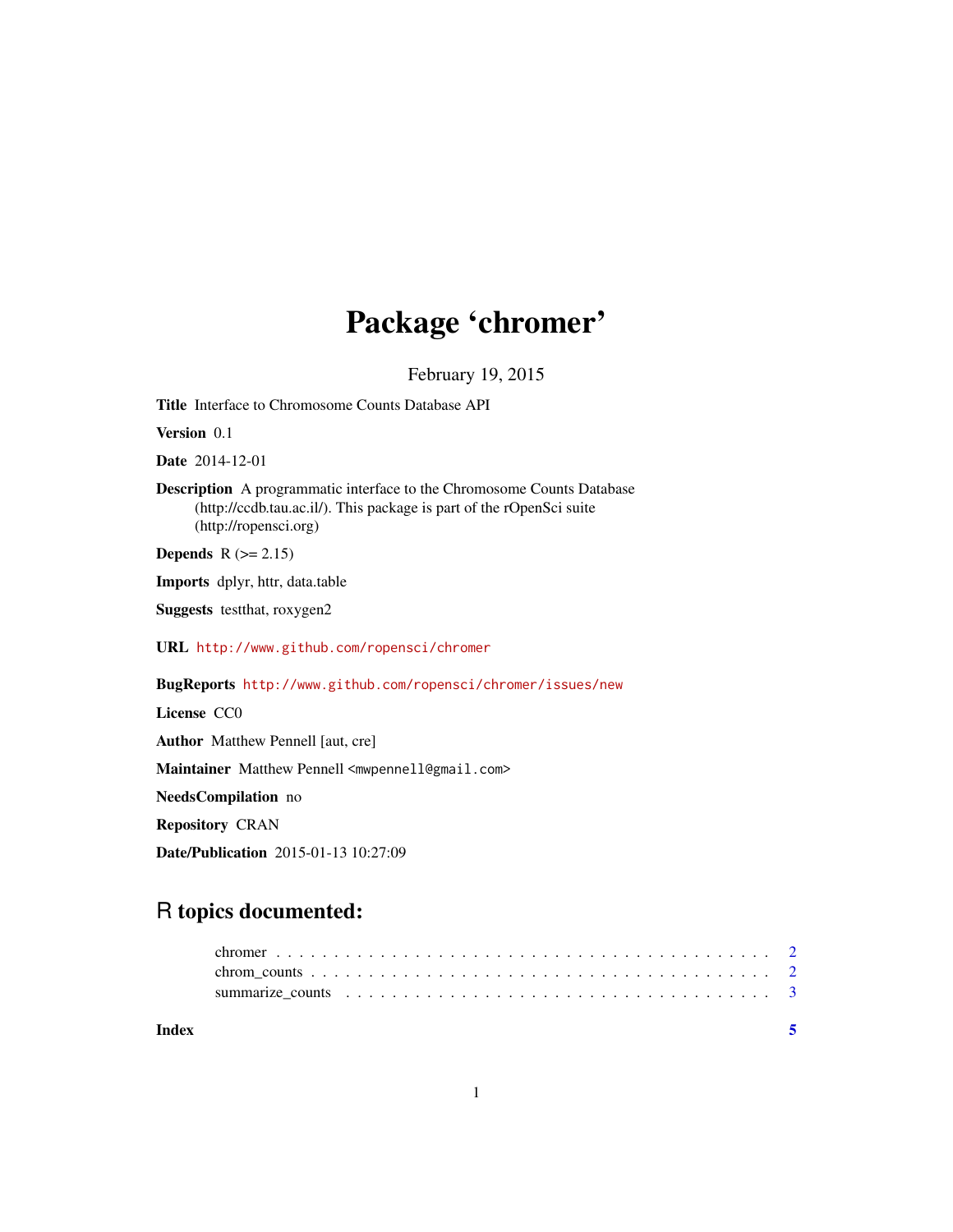<span id="page-1-0"></span>

#### Description

This package is a R based interface to the Chromosome Counts Database (CCDB). Currently, this consists of just one function [chrom\\_counts](#page-1-1), which queries the database using the taxa supplied. The function [summarize\\_counts](#page-2-1) cleans and processes the data.

#### References

Rice, A., L. Glick, S. Abadi, M. Einhorn, N.M. Kopelman, A. Salman-Minkov, J. Mayzel, O. Chay, and I. Mayrose. 2014. The Chromosome Counts Database (CCDB) – a community resource of plant chromosome numbers. New Phytologist doi:10.1111/nph.13191.

<span id="page-1-1"></span>chrom\_counts *Returns chromosome counts from Chromosome Counts Database API*

#### Description

This function calls the Chromsome Counts Database (CCDB) API and returns all counts for specified higher taxa.

#### Usage

```
chrom_counts(taxa, rank = c("species", "genus", "family", "majorGroup"),
  full = FALSE, foptions = list()
```
#### Arguments

| taxa     | Taxonomic name(s) to query. Can be either a single name, a vector of multiple<br>names or a list. If supplying multiple names, these must all be of the same rank.                                                 |
|----------|--------------------------------------------------------------------------------------------------------------------------------------------------------------------------------------------------------------------|
| rank     | Rank to query.                                                                                                                                                                                                     |
| full     | Logical. Whether to return full records. Defaults to FALSE which returns only<br>partial records. Partial records includes the resolved name as well as the game-<br>tophytic $(n)$ and sporophytic $(2n)$ counts. |
| foptions | additional options to be passed to httr::GET                                                                                                                                                                       |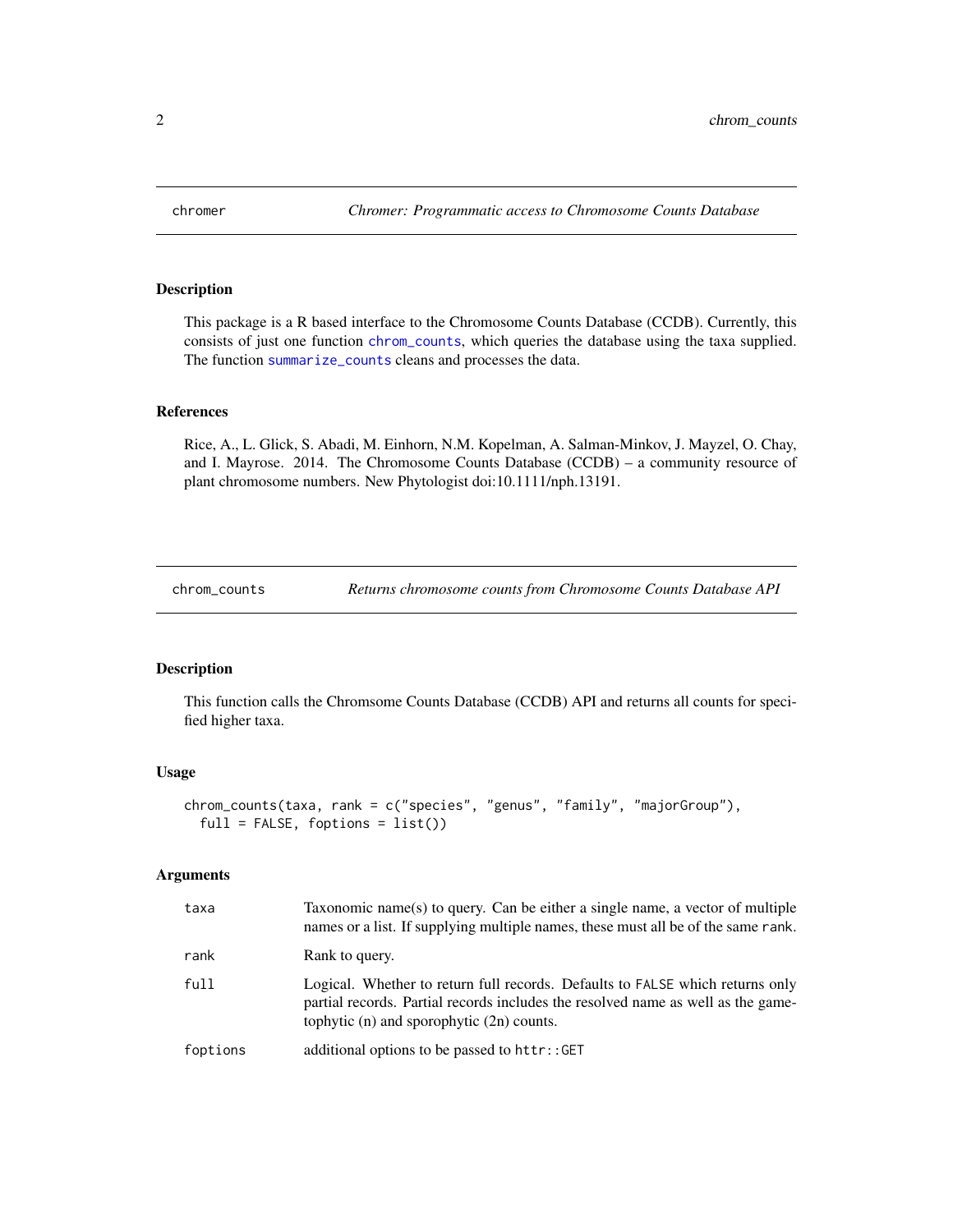#### <span id="page-2-0"></span>Details

When using the API to query for species, both matched names and resolved names are searched. This means that all records for potential synonyms will be returned as well. Currently species binomials must be specified by either 'genus species' (i.e., space between genus and species) or 'genus\_species'.

To search for subspecies (subsp.) or varieties (var.), you can use search terms like:

"Solanum acaule var. albicans".

Searching for "Solanum acaule" will return all subspecies and varieties.

Currently the only acceptable search terms when specifying "majorGroup" are "Angiosperms", "Gymnosperms", "Pteridophytes", or "Bryophytes".

#### Value

A data.frame containing all records matched by query

#### Examples

```
## Not run:
## Get all counts for genus Castilleja
chrom_counts("Castilleja", "genus")
## Get all counts for both Castilleja and Lachemilla
chrom_counts(c("Castilleja", "Lachemilla"), "genus")
## Get all counts for Castilleja miniata
chrom_counts("Castilleja miniata", "species")
## Get all counts for only Castilleja miniata subsp. elata
chrom_counts("Castilleja miniata subsp. elata", "species")
## Note that searching for "Castilleja miniata" will return
## all subspecies and varieties
## Get all counts for the Orobanchaceae
chrom_counts("Orobanchaceae", "family")
```
## End(Not run)

<span id="page-2-1"></span>summarize\_counts *Summarize chromosome counts from API call*

#### Description

This function processes and cleans the data returned from the API call for use in downstream analysis.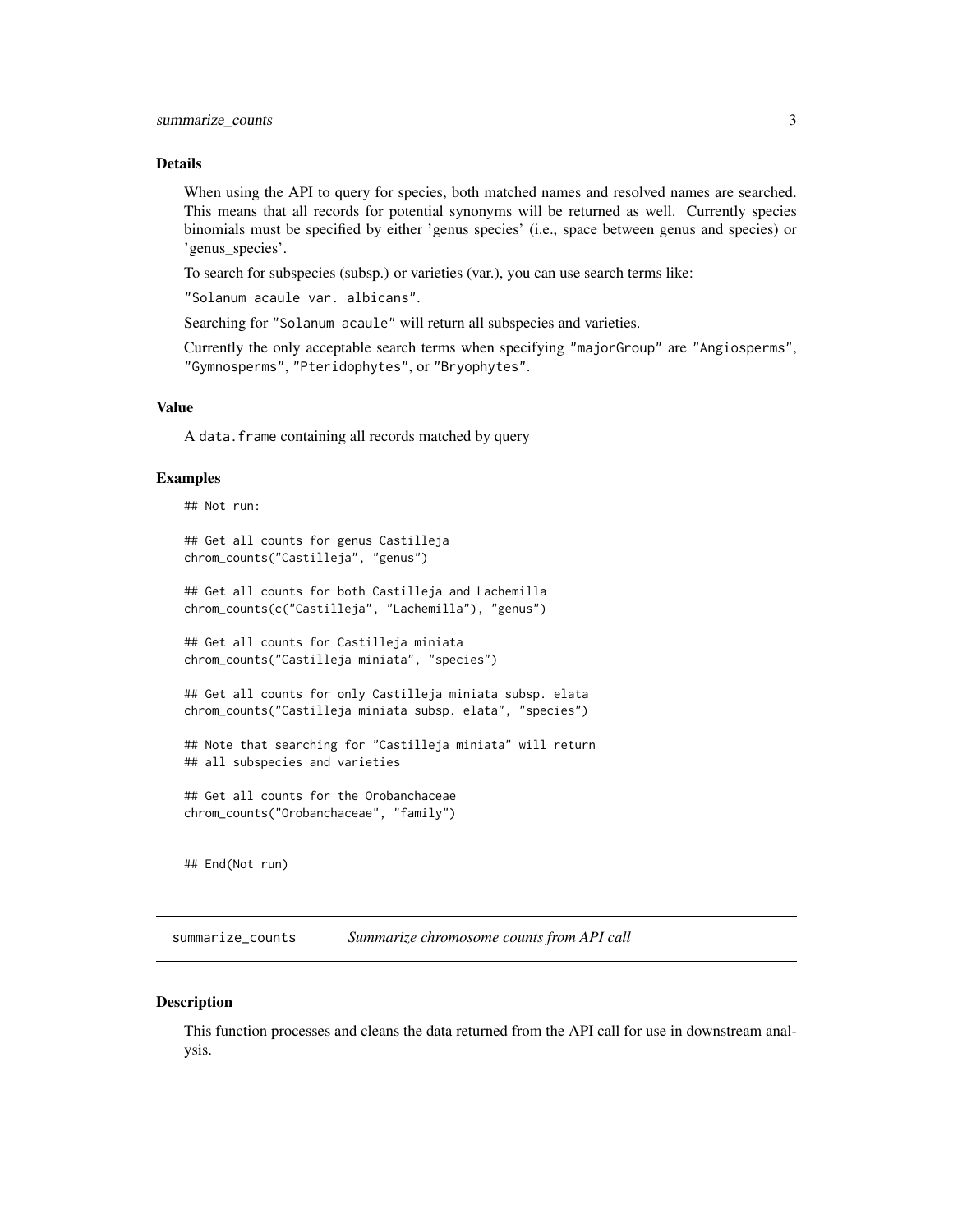#### <span id="page-3-0"></span>Usage

```
summarize_counts(counts)
```
#### Arguments

counts A 'chrom.counts' object inherited from [chrom\\_counts](#page-1-1).

#### Details

The results from the API call are a bit messy and difficult to use for downstream analyses. This function cleans up the data in three ways. First, it combines aggregates and summarizes all records from each species. Second, many of the counts are combined with text characters (e.g., "#-#", "c.#", and "#, #, #". This function uses regular expressions to pull out all and any numeric values from these strings. Third, some of the records are gametophytic (n) counts and others are from sporophytes (2n); the function simply divides the sporophytic counts in half so that all measurements are on a common scale.

IMPORTANT: Use this function with caution. Parsing the counts programmatically may be useful but it may generate erroneous results in some cases if input is in an odd format. For example, if the count is "#+-#", the function will return both the first and second # as valid counts . Given the creativity(?) of researchers in entering data, it is hard to predict all possible ways that the counts may be represented. Therefore, some manual checking will probably be necessary.

#### Value

A data. frame containing the resolved binomial, the count type (gametophytic or sporophytic), the counts, the inferred gametophytic count (for sporophytic records) and the number of records supporting each count.

#### Examples

```
## Not run:
## Get all counts for genus Castilleja
res <- chrom_counts("Castilleja", "genus")
## summarize the results
summarize_counts(res)
```
## End(Not run)